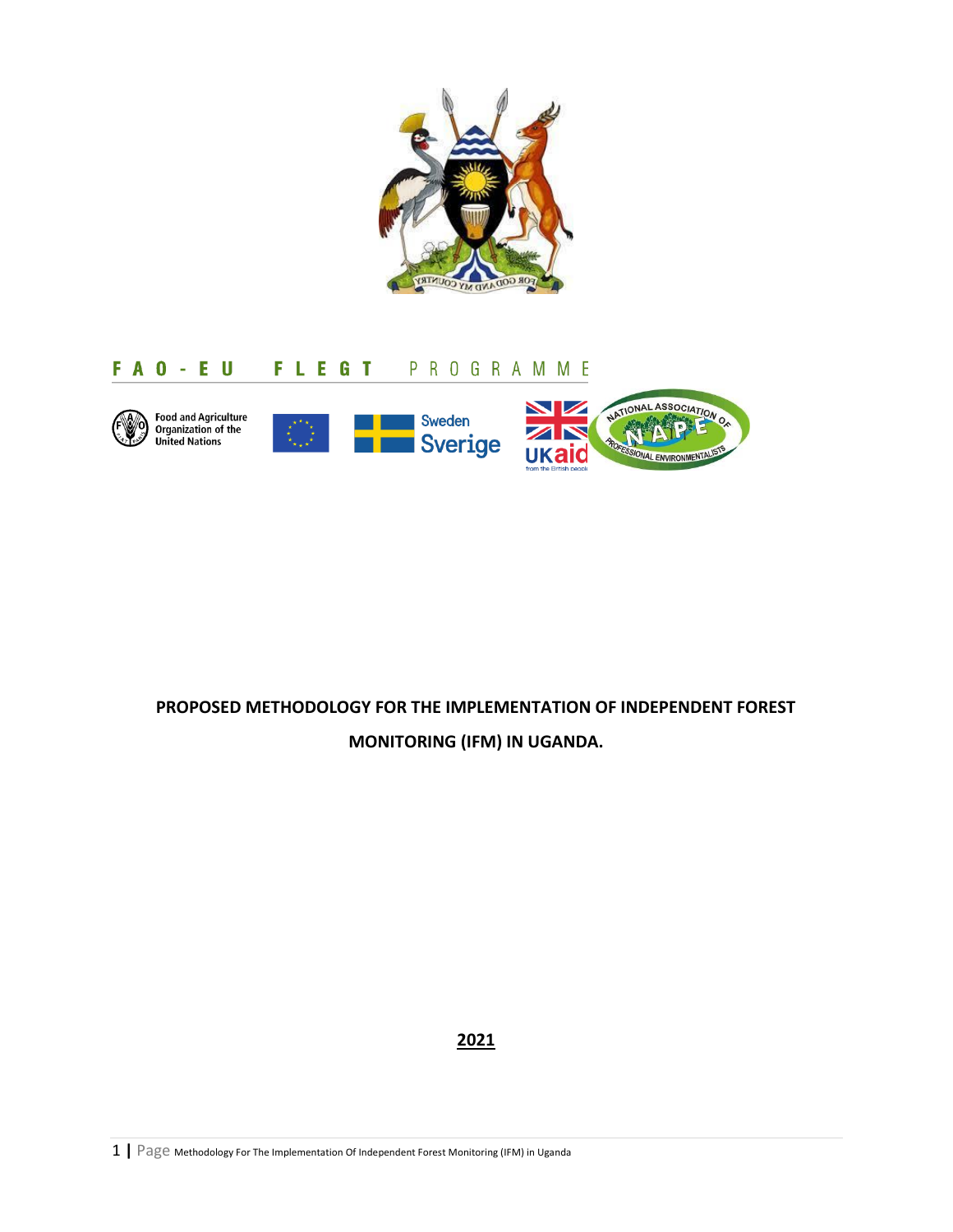# Contents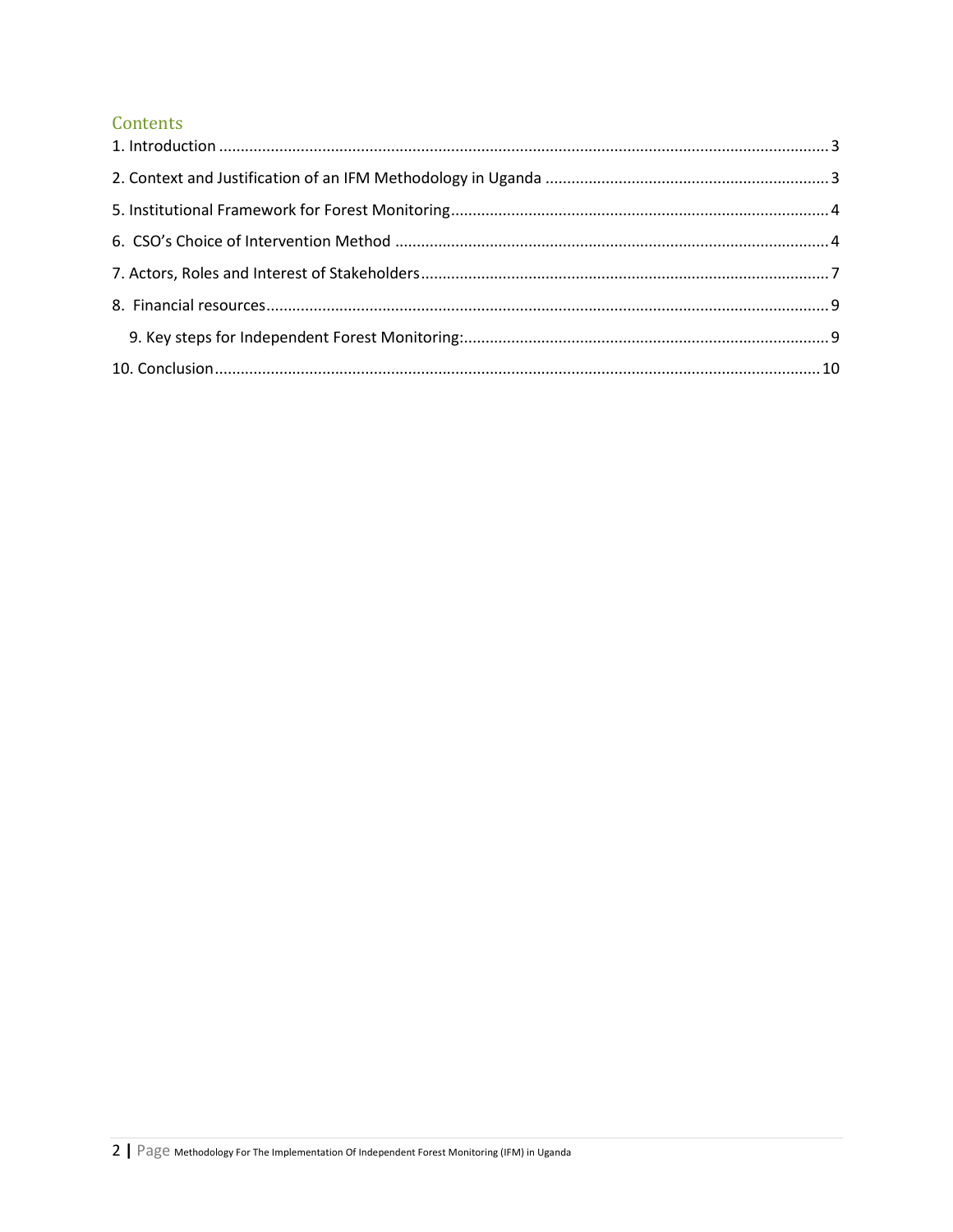#### <span id="page-2-0"></span>**1. Introduction**

In 2021 conservation minded Civil Society Organizations (CSOs) in Uganda developed an Independent Forest Monitoring (IFM) strategy to consolidate efforts to monitor Uganda's forests. In a bid to achieve this, a clear methodology for the implementation of IFM was inevitable. The methodology provides guidance on what shall be done by the CSOs and how IFM will be implemented. This methodology has been developed to ensure that all CSOs, mandated agencies, and communities involved in IFM activities use uniform approach for quality assurance and coherence.

This document contains the context, justification, objective of the proposed IFM methodology, addressees, institutional framework for forest monitoring, CSO's choice of intervention method (scope of monitoring and key aspect for verification), actors involved, financial resources, key steps of IFM.

The IFM methodology serves as an instrument that Independent Forest Monitors can use in their monitoring missions. This is in a bid to complement the efforts of the mandated government institutions in monitoring the governance and potential illegal activities happening in both private and public forests in Uganda.

#### <span id="page-2-1"></span>**2. Context and Justification of an IFM Methodology in Uganda**

A multi- stakeholder approach was used in developing the methodology. This involved holding meetings with the Ministry of Water and Environment, Ministry of Gender, Ministry of Finance, Ministry of Trade and Tourism, Ministry of Local Government, NFA, and Conservation Based Civil Society Organizations. During the meetings the need to conduct independent forest monitoring was expressed as an alternative lens to curb illegal forest logging in Uganda. Following the expression of the need to have an Independent Forest Monitoring initiative, field missions were conducted in Kasyoha Kitomi Immaramagambo, Bugoma and Kalinju forests. In these missions, interactions were made with forest officers, CBOs, environmental officers, and cultural leaders. It was found out that illegal logging is a critical problem and there were a number of challenges to address the problem. Many of the challenges are related to under staffing of forest monitors by NFA, limited involvement of Civil Society Organizations, governance contests, inadequate enforcement, limited capacity of communities' and collusion of some government officials among others.

It's on the basis of this that Conservation Based Civil Societies sought to develop the Independent Forest Monitoring strategy and methodology. A Consortium of civil society organizations namely NAPE, Network for Sustainable Development, WEMNET, New Horizons, Defenders Protection Initiative, Tree Talk Plus, NAWAD, RUDMEC, Environmental Alert and Friends of Zooka Forest with support of the Government line sectors and agencies, FAO and Field Legality Advisory Group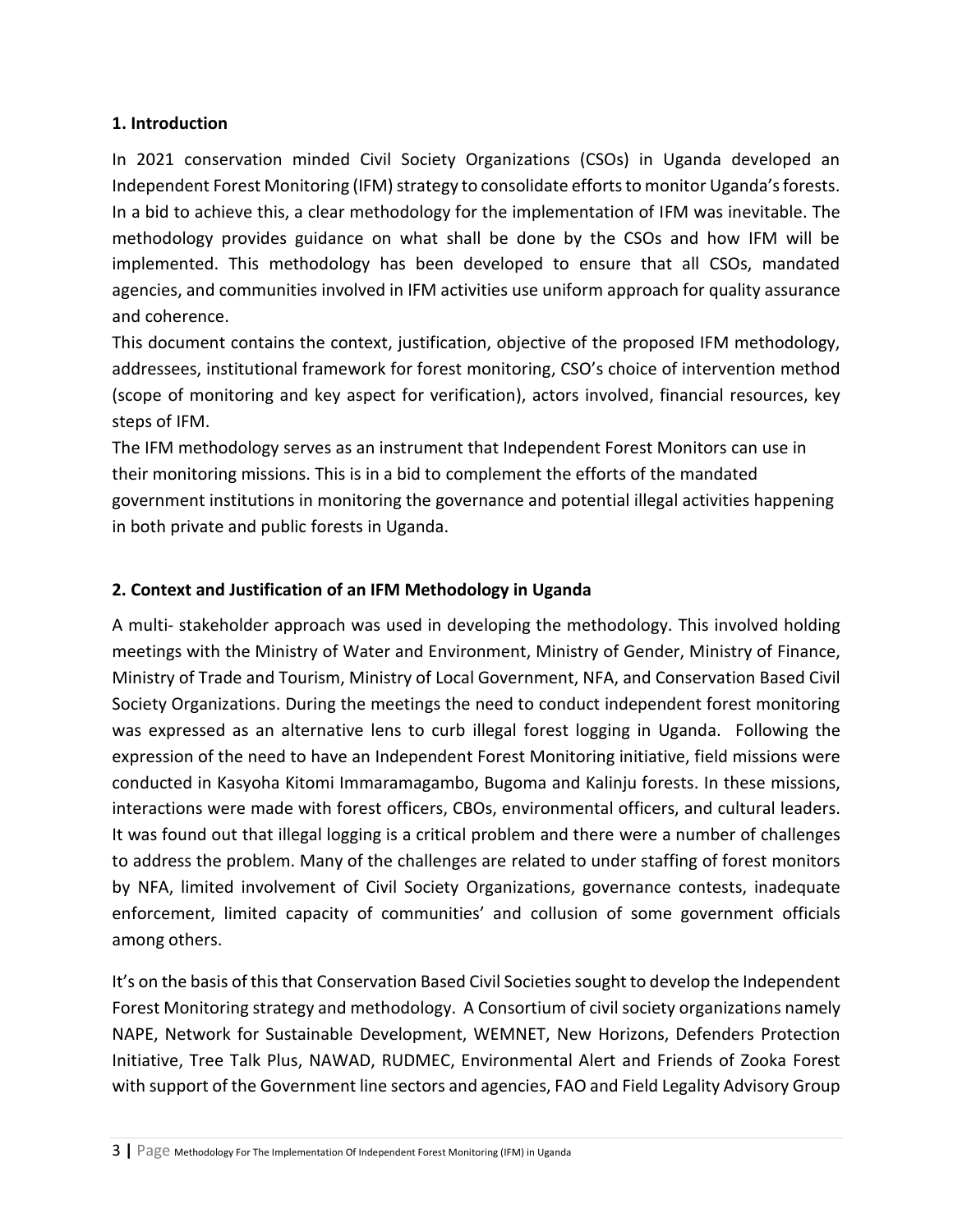(FLAG) were engaged in developing the IFM methodology. The CSO's participated in trainings on IFM, drafting the strategy and methodology document and validation of the documents. Thus, the development of the methodology is the product of the input of various stakeholders mentioned above. The purpose of this methodology is to provide coherent framework to guide independent forest monitors in conducting monitoring missions of illegal forest practices. The methodology serves as an instrument that CSO's shall premise their field missions as they conduct monitoring of illegal forest activities in Uganda.

The methodology is to be used by Independent Forest Monitors in Uganda so as to complement efforts of the Ministry of Water and Environment through the Forest Sector Support Department, National Environmental Management Authority and National Forestry Authority in curbing illegal forest logging in Uganda.

#### **3. Addressees**

The methodology is directed to Conservation Based Civil Society Organizations that will participate in Independent Forest Monitoring to curb illegal logging in Uganda.

# **4. Objectives of the Methodology.**

- To clearly specify the procedures for undertaking IFM activities in Uganda.
- To provide guidance on the actions to undertake in implementing the IFM.
- To provide framework on how the information from IFM activities will be gathered, processed shared and used for further follow up engagements and litigation.

#### <span id="page-3-0"></span>**5. Institutional Framework for Forest Monitoring**

The institutional framework that guide the methodology is provided for in the IFM strategy Section…. Page… The Forests authorities shall consider the IFM practitioners/independent forest monitors as allies as opposed to adversaries in curbing illegal logging. The engagement of other actors in forest management is elucidated in Section 54 (c) of the National Forestry and Tree Planting Act (2003).

# <span id="page-3-1"></span>**6. CSO's Choice of Intervention Method**

The IFM methodology for Uganda has been adopted as a conservation approach by CSO's, Communities, Forest Authorities and Law Enforcement Agencies. Three Main Axes supporting the chosen approach covers:

#### 1) Monitoring Theme

2) Specific Action to Take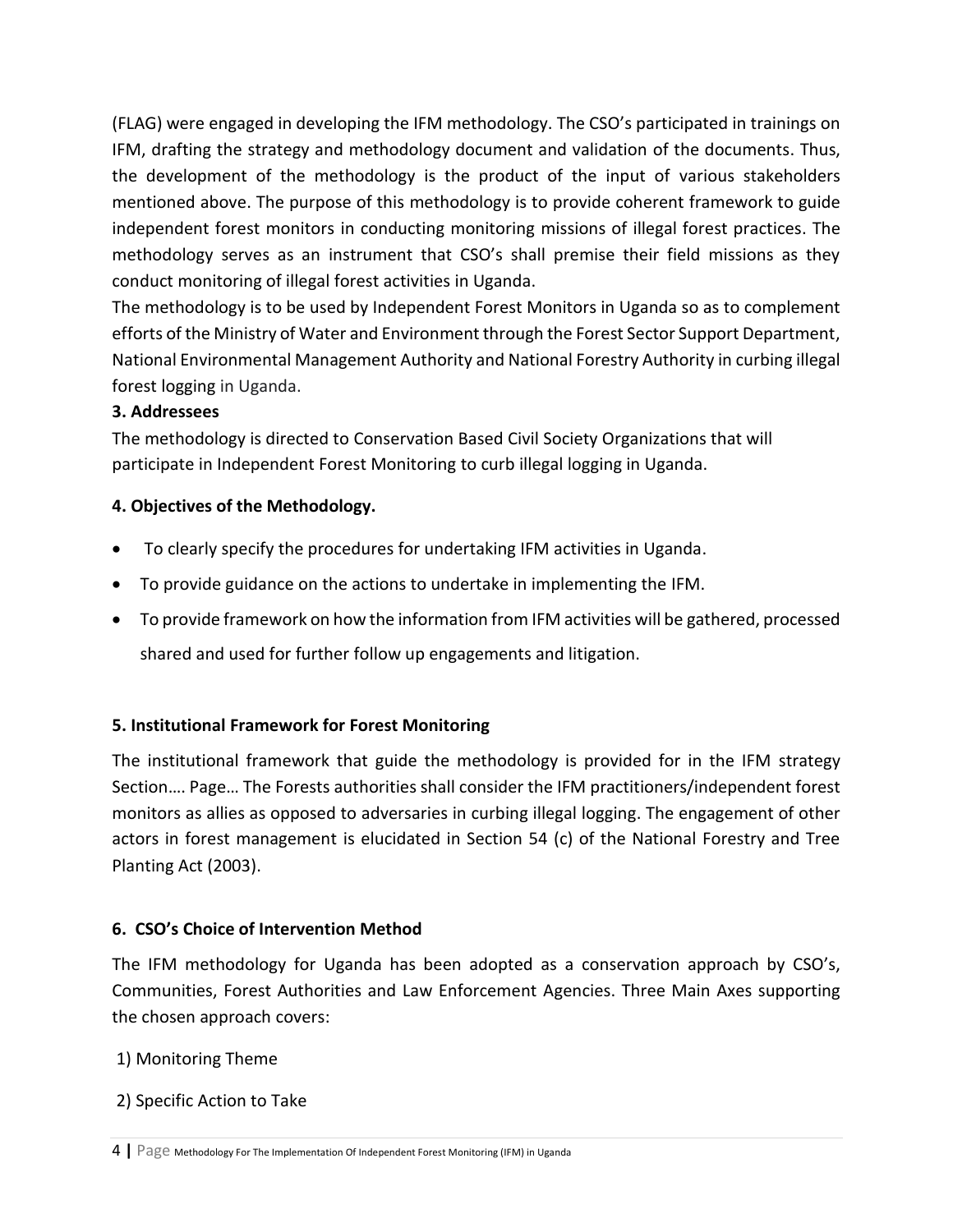# 3) Key Aspect to Check

#### **A FRAMEWORK/ GUIDE OF THE FIELD MISSIONS THAT WILL BE UNDERTAKEN**

| <b>Monitoring Theme</b>                                                                                           | <b>Action to Take</b>                                                                                                                                                                                                                                                                                     | <b>Key Aspects to Check</b>                                                                                                                                                                                                                                                                                                                                             |
|-------------------------------------------------------------------------------------------------------------------|-----------------------------------------------------------------------------------------------------------------------------------------------------------------------------------------------------------------------------------------------------------------------------------------------------------|-------------------------------------------------------------------------------------------------------------------------------------------------------------------------------------------------------------------------------------------------------------------------------------------------------------------------------------------------------------------------|
| • Compliance<br>with<br>the<br>relevant laws, regulations,<br>standards of the licensees<br>and or permit holders | • Read and comprehend the<br>attendant laws and<br>regulations,<br>• Analyze the requirements<br>and standards provided to<br>licensees and permit<br>holders.<br>• Document the non-<br>compliance and lack of<br>adherence to the standards<br>and requirements provided<br>by the licensing authority. | Conduct surveillance on the<br>legitimacy of;<br>• Source of timber,<br>•The species cut,<br>• The type of technology used<br>• The age of the tree<br>harvested.<br>• Examine the validity of<br>stamps.<br>• Authenticity of the license,<br>track record and credibility<br>of the licensee.<br><b>.</b> Establish the status of the<br>registration of the licensee |
| Alternative livelihoods and<br>income generating activities<br>within<br>forest<br>the<br>management              | • Document the number of<br>activities (permitted and<br>non- permitted) by the local<br>communities in the forest.<br>• Establish the impacts of<br>livelihood activities on<br>forest logging (positive and<br>negative).                                                                               | Check out the;<br>•The scale of the activity<br>•The authenticity of the<br>permits<br>•The rules governing the<br>livelihood activities<br>• Forms and nature of<br>collusion local communities<br>engage in<br>. Impact assessment of local<br>communities' activities                                                                                                |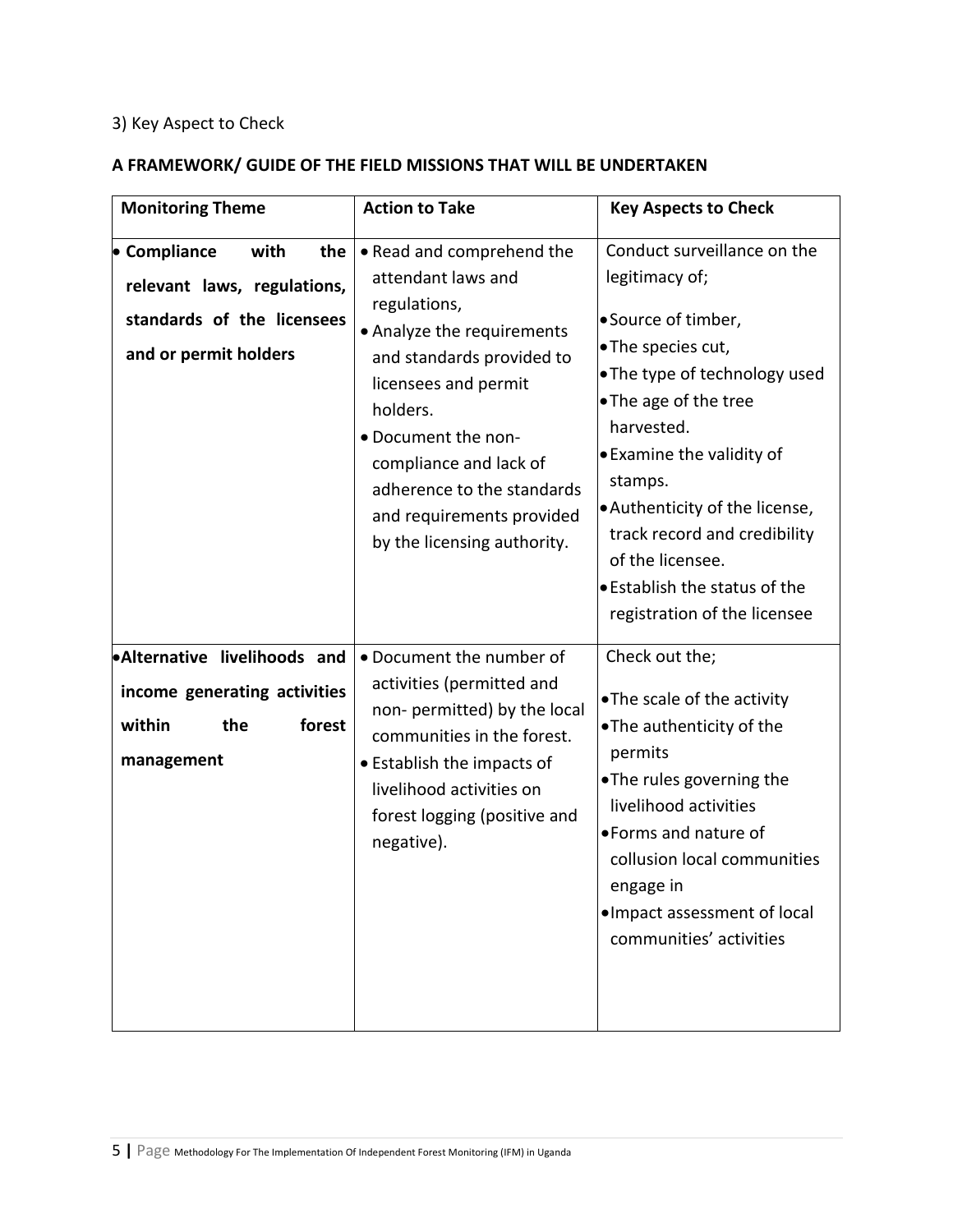| Participation of women and                | • Establish the extent to      | •Conduct a Social audit of             |
|-------------------------------------------|--------------------------------|----------------------------------------|
| youth in conservation of                  | which women groups, youth      | women and youth                        |
| forests                                   | groups contribute to           | participating in forest                |
|                                           | conservation activities such   | conservation.                          |
|                                           | as boundary planting,          | • Examine how the                      |
|                                           | reforestation, ecofriendly     | participation of interest              |
|                                           | enterprises permitted in the   | groups in eco-friendly                 |
|                                           | forest.                        | livelihood activities                  |
|                                           |                                | motivates or demotivates               |
|                                           |                                | them to contribute to                  |
|                                           |                                | conservation.                          |
| Land tenure issues                        | • Establish the forms of land  | Analyze the policy,                    |
|                                           | tenure and how they            | legislations, regulations and          |
|                                           | perpetuate logging.            | standards that are flouted             |
|                                           | • Finding out how legitimate   |                                        |
|                                           | commercial loggers access      |                                        |
|                                           | the land.                      |                                        |
|                                           | • Is the land where logging is |                                        |
|                                           | carried out authorized for     |                                        |
|                                           | the activity?                  |                                        |
|                                           |                                |                                        |
| <b>•Extractive</b><br>industrial<br>agro- | • Assess the Impacts of Agro-  | •Identify the agro industrial          |
| projects on conservation of               | commercial projects on the     | projects permitted in certain          |
| forests                                   | forest resource.               | forests,                               |
|                                           |                                | • Establish the acreage of land        |
|                                           |                                | use change.                            |
|                                           |                                | •The level of compatibility of         |
|                                           |                                | the agro ecological projects           |
|                                           |                                | introduced.                            |
|                                           |                                | • Evaluate the environmental<br>losses |
|                                           |                                | • Evaluate the social economic         |
|                                           |                                | impacts                                |
|                                           |                                | • Establish the mitigation             |
|                                           |                                | measures in place.                     |
|                                           |                                | •Determine the level of                |
|                                           |                                | compliance to regulations              |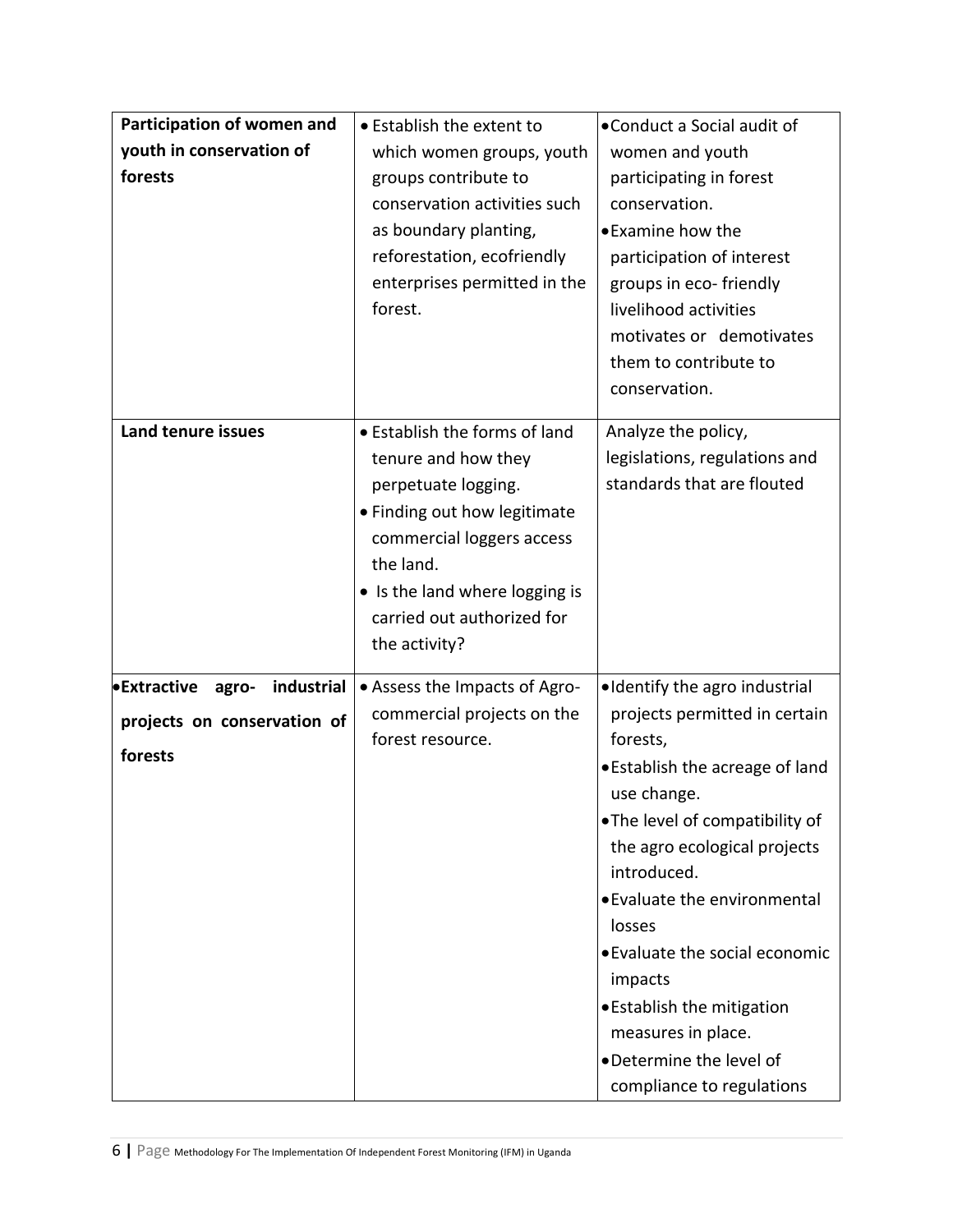|                                                                 |                                | for which the permits were       |
|-----------------------------------------------------------------|--------------------------------|----------------------------------|
|                                                                 |                                | granted                          |
| • Enforceability of the current • Investigate the effectiveness |                                | • Litigation practices including |
| laws.                                                           | of the implementation of       | arrests, prosecution and         |
|                                                                 | justice, law and order related | conviction and adequacy of       |
|                                                                 | to forestry                    | the penalties on forest          |
|                                                                 |                                | conservation                     |
|                                                                 |                                |                                  |

# <span id="page-6-0"></span>**7. Actors, Roles and Interest of Stakeholders**

| <b>Actors</b>                                             | <b>Roles</b>                                                                                                                        | <b>Interest of Stakeholders</b>                                                                                                                         |
|-----------------------------------------------------------|-------------------------------------------------------------------------------------------------------------------------------------|---------------------------------------------------------------------------------------------------------------------------------------------------------|
| <b>National Forestry Authority</b>                        | Forest policy implementation<br>and management of forests                                                                           | <b>Conservation of Central</b><br>forest reserves.                                                                                                      |
| <b>Forest Sector Support</b><br><b>Department</b>         | Management of forest<br>resources under the ministry<br>of water and environment.<br>Particularly looking at policy<br>formulation. | Management of forest<br>resources.                                                                                                                      |
| <b>District Forestry Services</b>                         | Management of local forest<br>reserves including private<br>forest reserves.                                                        | Conservation of private and<br>local forests. Ensure that the<br>harvesting of forests follow<br>the laws and respect the bio<br>cultural conservation. |
| <b>Collaborative Forestry</b><br><b>Management Groups</b> | Local communities'<br>peripheral to forest `working<br>with NFA and DFS in a<br>complementary role.                                 | Protection of the forests and<br>benefit from the non-timber<br>forest products as<br>ecofriendly development<br>projects in the forestry<br>setting.   |
| <b>Civil Society Organizations</b>                        | Lobbying for transparency<br>and accountability of forest<br>management to ensure                                                   | Advocate and independently<br>monitor the forest resource<br>from illegal activities.                                                                   |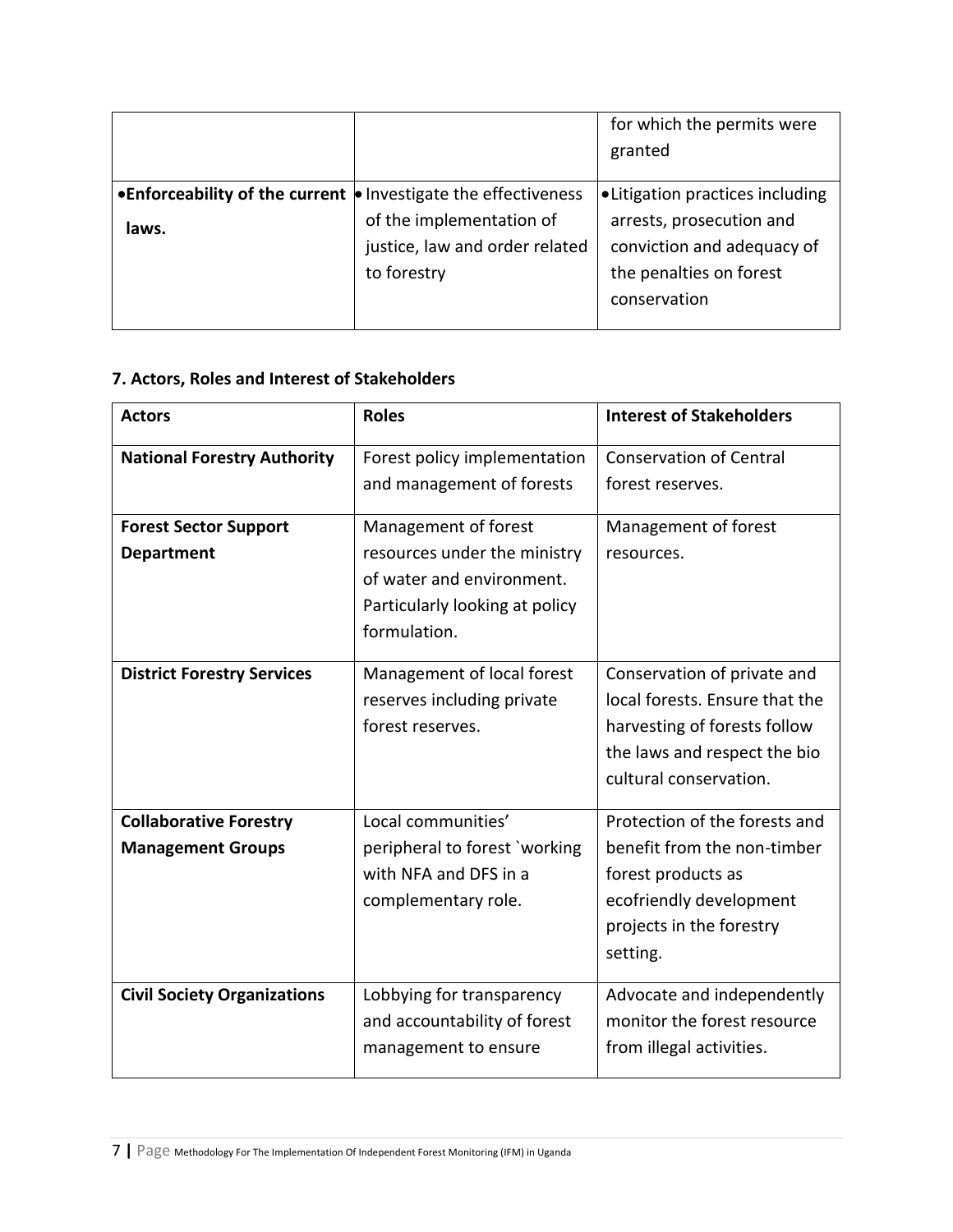|                                  | development doesn't over<br>ride forest conservation. |                                                             |
|----------------------------------|-------------------------------------------------------|-------------------------------------------------------------|
| <b>Uganda Wildlife Authority</b> | Management of forest<br>reserves in National Parks    | Management of forests<br>resource in the National<br>Parks. |

#### **Stakeholder Interaction Flow Diagram**



In the diagram above, the Forest Sector Support Department (FSSD) is concerned with forest policy development and National Forest Authority (NFA) which is concerned with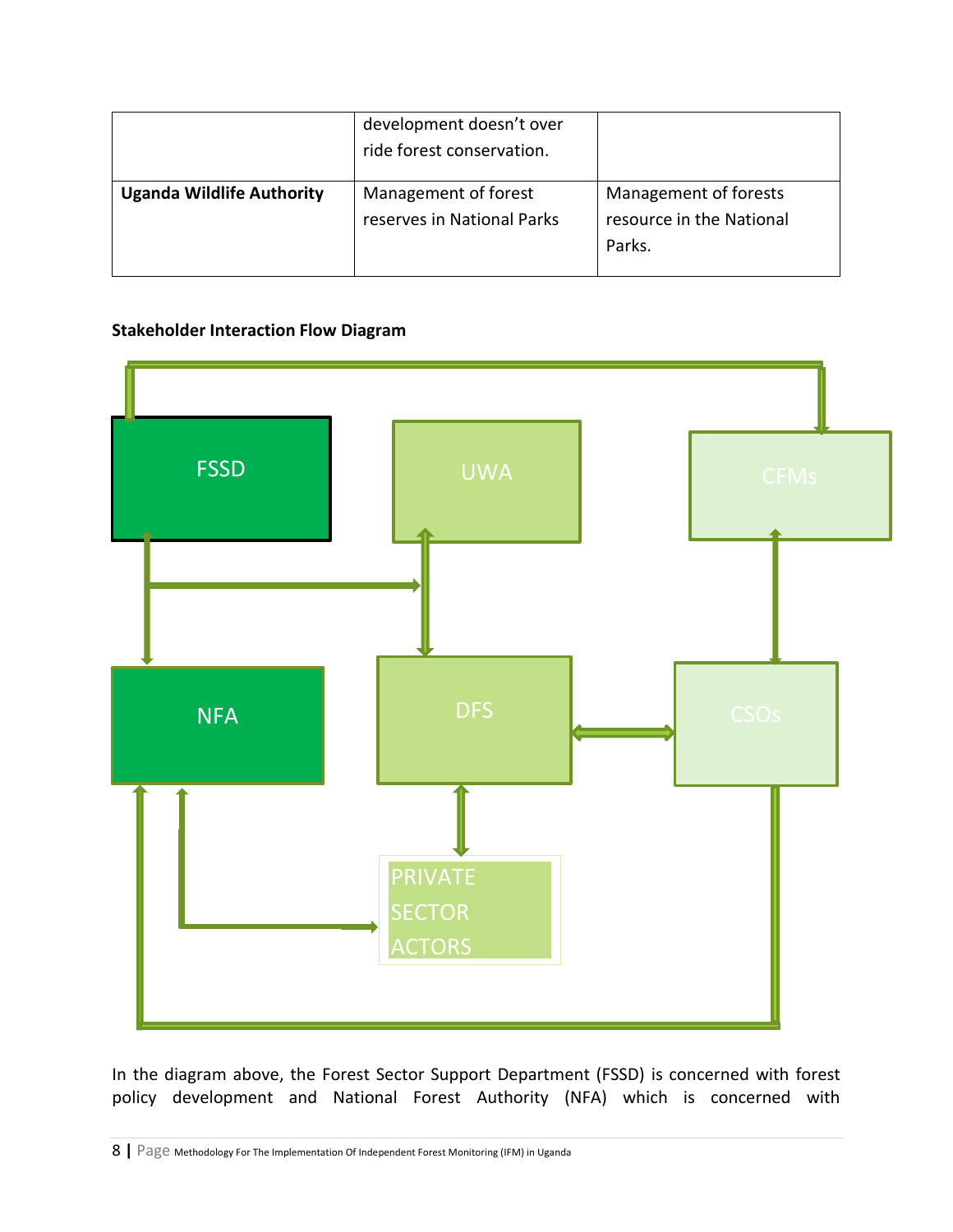implementation of the forest policy both are government agencies. They provide policy and implementation oversight respectively to Uganda Wild Life Authority (UWA), District Forest Services (DFS) and the Private Sector who have been entrusted with forests directly under their management. The FSSD through the NFA collaborates directly with the Collaborative Forest Management Groups (CFM'S) and CSO'S to complement efforts of government agencies to conserve Uganda's forests. In the IFM methodology, the CSO's and the CFM's serve as independent monitors who in turn provide feedback to the mandated government agencies for further follow up interventions to curb illegal logging in Uganda. Worth noting, is the role of National Environmental Management Authority (NEMA), which plays an over sight role in the management of Uganda's environment.

#### <span id="page-8-0"></span>**8. Financial resources**

A resource mobilization strategy will be developed to help in long term fundraising for the monitoring of illegal activities affecting forest conservation in this era of climate change. Especially when the country is exploring oil and gas, developing oil infrastructure such as roads pipelines, airport which all come with emission of greenhouse gases. All this will require forests to sequester them.

# <span id="page-8-1"></span>**9. Key steps for Independent Forest Monitoring:**

The independent monitoring missions shall follow a number of steps provided as follows;

# **A- Internal Procedures Guiding the Implementation Of IFM**

1- Partnering with communities and CSOs in the conservation area / locality to be monitored. Working closely with organization which have established robust monitoring system

2- Forming team of monitors which should be comprised of lawyer, social worker. Environmentalist, researcher, community representative and others depending on the naure of the mission.

3- Making available specific equipment's and tools before going for the mission

4- Capacity building in IFM techniques ( i.e manipulation of tools, investigation, reporting, legal analysis, map reading)

# **B- Organizing and Conducting IFM Field Missions**

1- IFM mission programming (clearly specify the objectives of the mission)

2- Preparing missions to forest sites: Secure permissions and authorization, human resource mobilization, arrangement of transport facilities, necessary equipment among others.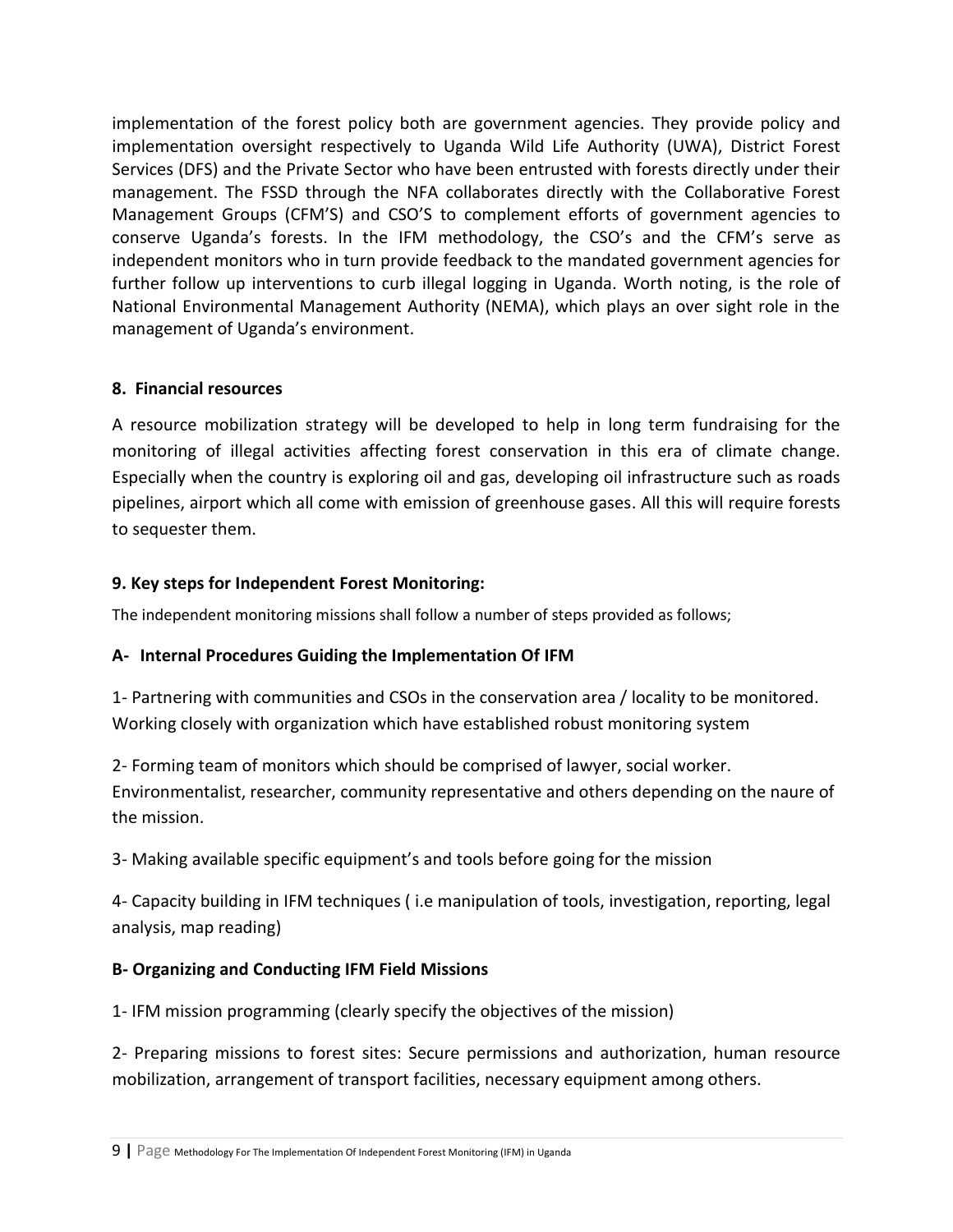3- Consider the security measures. There is need to take precautions before setting off for the field work. Make adequate preparations before setting off i.e. inform your lawyers, friends, like minded CSOs among others for easy follow up in case on any problem.

4- Collecting, securing and analyzing data; Data should be properly analyzed, packaged and presented professionally to the target audience.

5-Organising the results in an appropriate writing format as indicated in the annex of this document.

6- Sharing the results with target groups and large public: for effective and logical follow up on the recommendations made by the mission team.

#### <span id="page-9-0"></span>**10. Conclusion**

The IFM methodology for Independent Forest Monitors is a necessary guide for monitoring illegal forest activities in Uganda in this period when forests are fast disappearing and posing a greater threat to climatic change and its impacts. The mandated forest monitoring institutions cannot manage the forest estate alone, but with additional support from the civil society and communities, forests in Uganda can be better managed. The proper implementation of the strategy along with this methodology will curb illegal logging hence increasing the forest coverage and at the same time address the likely impacts of climate change.

#### **ANNEX 1**

#### **THE FORMAT FOR WRITING THE MISSION REPORT.**